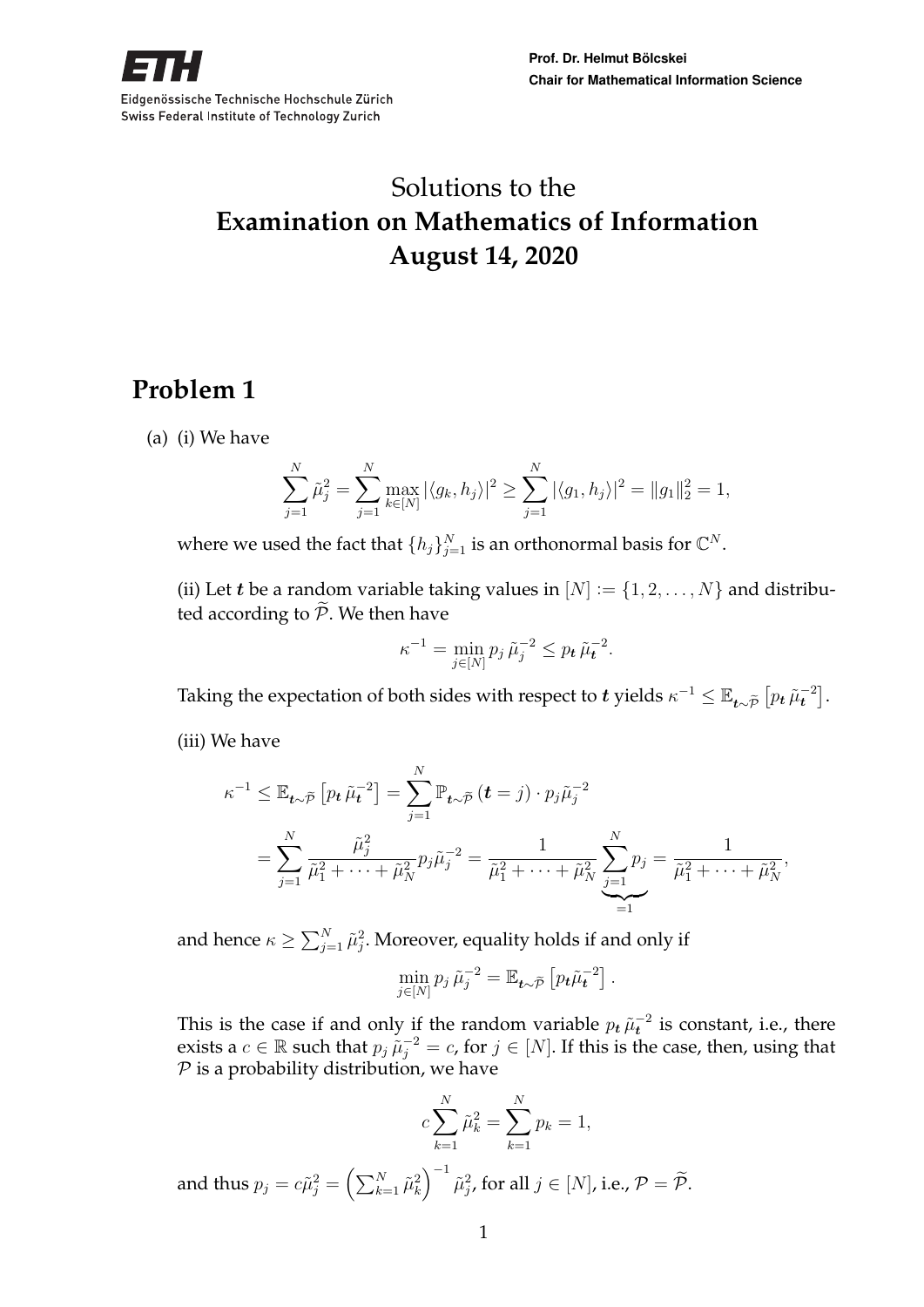(b) (i) We have

E

$$
[|\langle x, Y_{\ell} \rangle|^{2}] = \mathbb{E} \left[ \langle x, Y_{\ell} \rangle \overline{\langle x, Y_{\ell} \rangle} \right] = \mathbb{E} \left[ \sum_{k,k'=1}^{N} A_{\ell k} x_{k} \overline{A_{\ell k'} x_{k'}} \right]
$$
  
\n
$$
= \sum_{k,k'=1}^{N} x_{k} \overline{x_{k'}} \, m^{-1} \mathbb{E}_{t \sim \mathcal{P}} \left[ p_{t}^{-1} \langle g_{k}, h_{t} \rangle \overline{\langle g_{k'}, h_{t} \rangle} \right]
$$
  
\n
$$
= \sum_{k,k'=1}^{N} x_{k} \overline{x_{k'}} \, m^{-1} \sum_{j=1}^{N} p_{j} \cdot p_{j}^{-1} \langle g_{k}, h_{j} \rangle \overline{\langle g_{k'}, h_{j} \rangle}
$$
  
\n
$$
= \sum_{k,k'=1}^{N} x_{k} \overline{x_{k'}} \, m^{-1} \left\langle \sum_{j=1}^{N} \langle g_{k}, h_{j} \rangle h_{j}, g_{k'} \right\rangle
$$
  
\n
$$
= \sum_{k,k'=1}^{N} x_{k} \overline{x_{k'}} \, m^{-1} \underbrace{\langle g_{k}, g_{k'} \rangle}_{= \delta_{kk'}}
$$
  
\n
$$
= m^{-1} \|x\|_{2}^{2} = m^{-1},
$$

and so  $\mathbb{E}[X_\ell] = \mathbb{E}[|\langle x, Y_\ell\rangle|^2] - \frac{1}{m} = 0$ . Next, for  $\ell \in [m]$ , applying the Cauchy-Schwarz inequality and  $|\langle g_j, h_{\bm{t}_\ell} \rangle| \leq \tilde{\mu}_{\bm{t}_\ell}$  yields

$$
|\langle x, Y_{\ell} \rangle|^{2} \leq \Big( \sum_{j \in \text{supp}(x)} |A_{\ell j}|^{2} \Big) \|x\|_{2}^{2} = \sum_{j \in \text{supp}(x)} m^{-1} p_{t_{\ell}}^{-1} |\langle g_{j}, h_{t_{\ell}} \rangle|^{2}
$$
  

$$
\leq \sum_{j \in \text{supp}(x)} m^{-1} p_{t_{\ell}}^{-1} \tilde{\mu}_{t_{\ell}}^{2} = sm^{-1} p_{t_{\ell}}^{-1} \tilde{\mu}_{t_{\ell}}^{2} \leq sm^{-1} \kappa,
$$

and so

$$
|X_{\ell}| \le \max\left\{ |\langle x, Y_{\ell} \rangle|^2, \frac{1}{m} \right\} \le m^{-1} \max\left\{ s\kappa, 1 \right\} = sm^{-1}\kappa,
$$

where the second inequality follows from  $\kappa \geq \sum_{j=1}^N \tilde{\mu}_j^2 \geq 1.$  Finally, we estimate

$$
\mathbb{E}\left[|X_{\ell}|^{2}\right] = \mathbb{E}\left[|\langle x, Y_{\ell}\rangle|^{4}\right] - \frac{2}{m}\mathbb{E}\left[|\langle x, Y_{\ell}\rangle|^{2}\right] + \frac{1}{m^{2}}
$$
  
\n
$$
\leq sm^{-1}\kappa \mathbb{E}\left[|\langle x, Y_{\ell}\rangle|^{2}\right] - \frac{2}{m}\mathbb{E}\left[|\langle x, Y_{\ell}\rangle|^{2}\right] + \frac{1}{m^{2}}
$$
  
\n
$$
= sm^{-1}\kappa \frac{1}{m} - \frac{2}{m}\frac{1}{m} + \frac{1}{m^{2}} < sm^{-2}\kappa,
$$

for all  $\ell \in [m]$ , as desired.

(ii) We have

$$
||Ax||_2^2 - 1 = \sum_{\ell=1}^m |\langle x, Y_\ell \rangle|^2 - 1 = \sum_{\ell=1}^m X_\ell,
$$

and thus obtain using Bernstein's inequality

$$
\mathbb{P}\left(\left|\|Ax\|_{2}^{2}-1\right|\geq t\right) = \mathbb{P}\left(\left|\sum_{\ell=1}^{m}X_{\ell}\right|\geq t\right) \leq 2\exp\left(-\frac{t^{2}/2}{m\cdot sm^{-2}\kappa+sm^{-1}\kappa\frac{t}{3}}\right)
$$

$$
\leq 2\exp\left(-\frac{t^{2}/2}{sm^{-1}\kappa+\frac{1}{3}sm^{-1}\kappa}\right) = 2\exp\left(-\frac{3t^{2}m}{8s\kappa}\right),
$$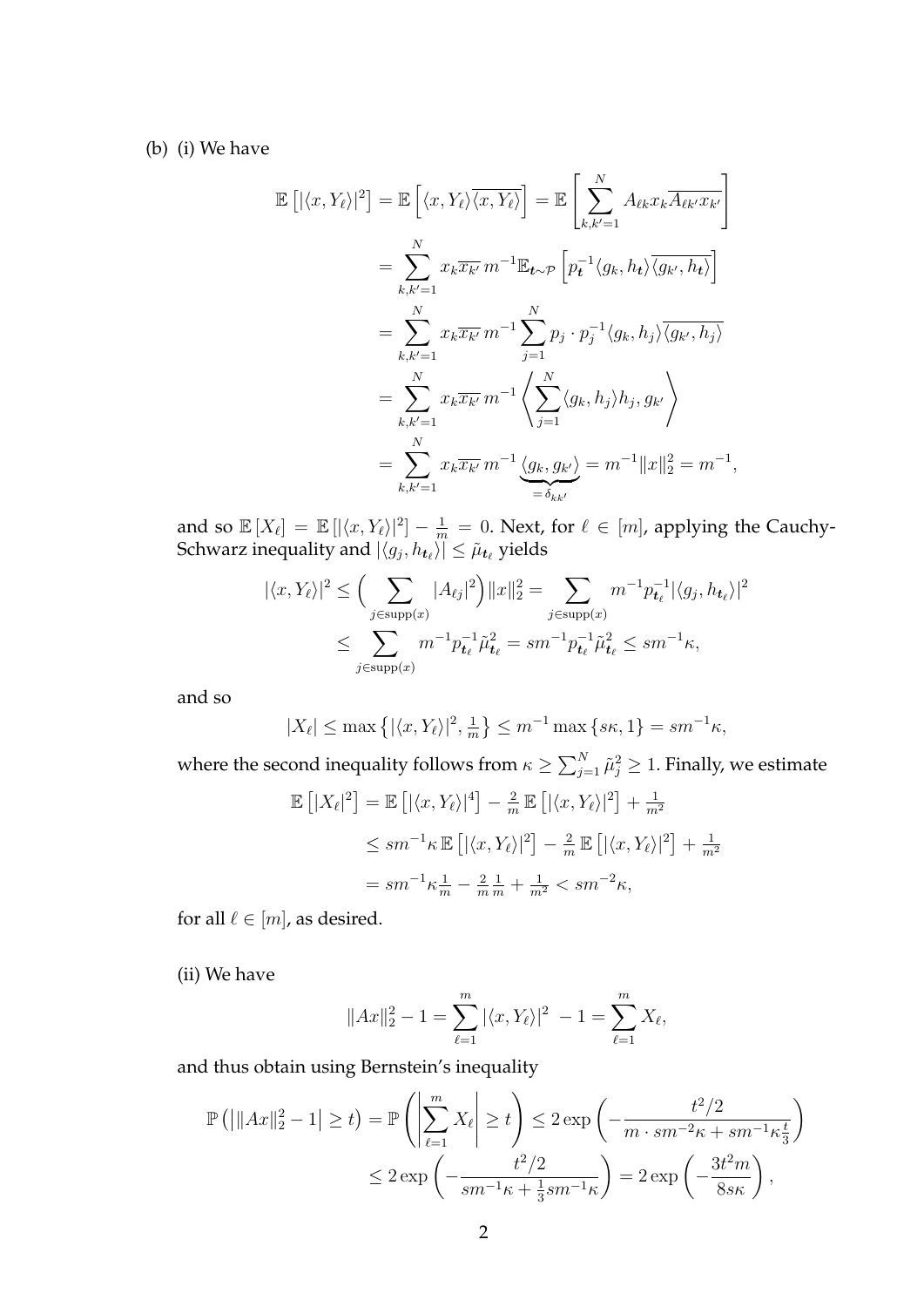for  $t \in (0, 1)$ , as desired.

## **Problem 2**

(a) (i) We have

$$
||x||_1 = \sum_{k=1}^{N} |x_k| = \sum_{k \in S} |x_k| = \sum_{k \in S} x_k \cdot \frac{\overline{x_k}}{|x_k|}
$$
  
= 
$$
\sum_{k \in S} x_k \overline{\left(\text{sgn}(x)\right)_k} = \sum_{k=1}^{N} x_k \overline{\left(\text{sgn}(x)\right)_k} = \langle x, \text{sgn}(x) \rangle,
$$

as desired.

(ii) Using the triangle inequality, the Hölder inequality, and  $||z||_1 = ||z_S||_1 + ||z_{\overline{S}}||_1$ , we obtain

$$
||x||_1 = \langle x, \text{sgn}(x) \rangle = \langle z + v, \text{sgn}(x) \rangle
$$
  
\n
$$
\leq |\langle z, \text{sgn}(x) \rangle| + |\langle v, \text{sgn}(x) \rangle| = |\langle z_S, \text{sgn}(x_S) \rangle| + |\langle v, \text{sgn}(x) \rangle|
$$
  
\n
$$
\leq ||z_S||_1 \underbrace{||\text{sgn}(x_S)||_{\infty}}_{=1} + |\langle v, \text{sgn}(x) \rangle| = ||z||_1 - ||z_{\overline{S}}||_1 + |\langle v, \text{sgn}(x) \rangle|
$$
  
\n
$$
= ||z||_1 - ||v_{\overline{S}}||_1 + |\langle v, \text{sgn}(x) \rangle|.
$$

(b) (i) We have

$$
0 = Av = \sum_{k=1}^N a_k v_k = \sum_{k \in S} a_k v_k + \sum_{k \in \overline{S}} a_k v_k = A_S v_S + A_{\overline{S}} v_{\overline{S}}.
$$

(ii) First note that

$$
A_S v_S = -A_{\overline{S}} v_{\overline{S}} = -\sum_{k \in \overline{S}} a_k v_k.
$$

Using this, the definition of the matrix operator norm, the triangle inequality, and the definition of  $\alpha$ , we can argue as follows

$$
||v_S||_2 = ||(A_S^{\mathsf{H}} A_S)^{-1} A_S^{\mathsf{H}} A_S v_S|| \le ||(A_S^{\mathsf{H}} A_S)^{-1}||_2 ||A_S^{\mathsf{H}} A_S v_S||_2
$$
  
\n
$$
= ||(A_S^{\mathsf{H}} A_S)^{-1}||_2 ||A_S^{\mathsf{H}} \sum_{k \in \overline{S}} a_k v_k ||_2 = ||(A_S^{\mathsf{H}} A_S)^{-1}||_2 ||\sum_{k \in \overline{S}} A_S^{\mathsf{H}} a_k v_k ||_2
$$
  
\n
$$
\le ||(A_S^{\mathsf{H}} A_S)^{-1}||_2 \sum_{k \in \overline{S}} ||A_S^{\mathsf{H}} a_k||_2 |v_k|
$$
  
\n
$$
\le ||(A_S^{\mathsf{H}} A_S)^{-1}||_2 \cdot \max_{k \in \overline{S}} ||A_S^{\mathsf{H}} a_k||_2 \cdot \sum_{k \in \overline{S}} |v_k|
$$
  
\n
$$
= \alpha ||v_{\overline{S}}||_1,
$$

yielding the desired identity.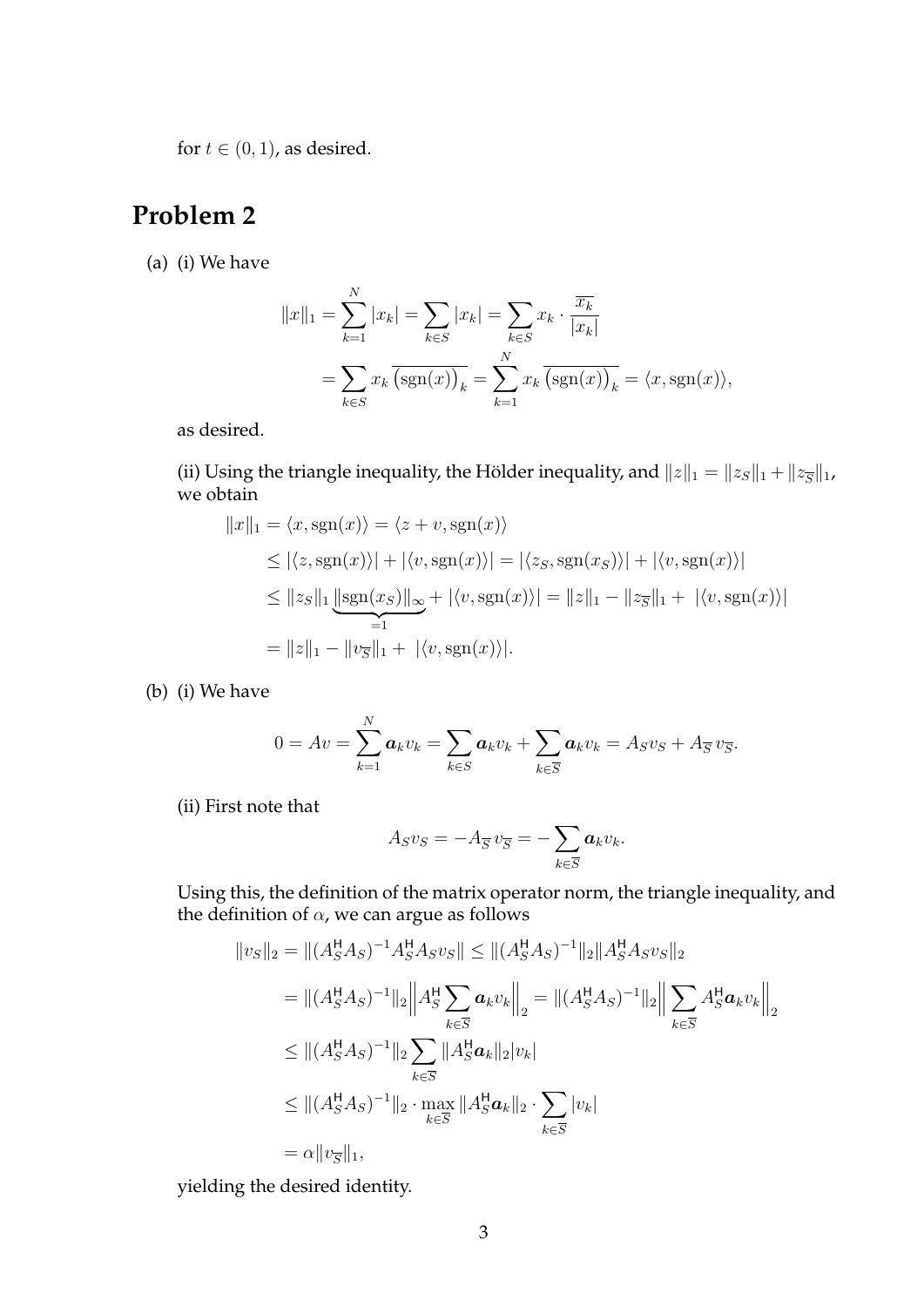(c) As  $v \in \text{ker}(A)$  and  $u \in \text{im}(A^{\mathsf{H}}) = (\text{ker}(A))^{\perp}$ , we have  $\langle v, u \rangle = 0$ , and so

$$
|\langle v, \text{sgn}(x) \rangle| = |\langle v, \text{sgn}(x) - u \rangle| = |\langle v_S, \text{sgn}(x_S) - u_S \rangle + \langle v_{\overline{S}}, \underbrace{\text{sgn}(x_{\overline{S}})}_{=0} - u_{\overline{S}} \rangle|
$$
  
\n
$$
\leq |\langle v_S, \text{sgn}(x_S) - u_S \rangle| + |\langle v_{\overline{S}}, -u_{\overline{S}} \rangle|
$$
  
\n
$$
\leq ||u_S - \text{sgn}(x_S)||_2 ||v_S||_2 + ||u_{\overline{S}}||_{\infty} ||v_{\overline{S}}||_1,
$$

where in the last step we used the Cauchy-Schwarz and the Hölder inequality.

(d) (i) Let  $v \in \text{ker}(A) \setminus \{0\}$ . We now have

$$
|\langle v, \text{sgn}(x) \rangle| \le ||\text{sgn}(x_S) - u_S||_2 ||v_S||_2 + ||u_{\overline{S}}||_{\infty} ||v_{\overline{S}}||_1
$$
  

$$
\le ||\text{sgn}(x_S) - u_S||_2 \cdot \alpha ||v_{\overline{S}}||_1 + ||u_{\overline{S}}||_{\infty} ||v_{\overline{S}}||_1
$$
  

$$
= (\alpha ||\text{sgn}(x_S) - u_S||_2 + ||u_{\overline{S}}||_{\infty}) \cdot ||v_{\overline{S}}||_1,
$$

and hence the desired inequality follows by the condition

$$
\alpha \|\text{sgn}(x_S) - u_S\|_2 + \|u_{\overline{S}}\|_{\infty} < 1,
$$

provided we can show that  $\|v_{\overline{S}}\|_1 > 0$  (this is necessary as we have to prove a strict inequality between  $|\langle v, \mathrm{sgn}(x)\rangle|$  and  $\|v_{\overline{S}}\|_1$ ).

Indeed, if  $\|v_{\overline{S}}\|_1 = 0$ , we would have  $\|v_S\|_2 \leq \alpha \|v_{\overline{S}}\|_1 = 0$ , and so  $v_{\overline{S}} = 0$  and  $v_S = 0$ . This, however, stands in contradicton to the assumption  $v \neq 0$ , and hence we must have  $\|v_{\overline{S}}\|_1 > 0$ , as desired.

(ii) Let  $z \in \mathbb{C}^N \setminus \{x\}$  be such that  $Az = Ax$ , but otherwise arbitrary, and set  $v = x - z$ . Then  $v \neq 0$  and  $Av = Ax - Az = 0$ , and thus  $v \in \text{ker}(A) \setminus \{0\}$ . Hence

$$
||x||_1 \le ||z||_1 - ||v_{\overline{S}}||_1 + |\langle v, \text{sgn}(x) \rangle| < ||z||_1.
$$

As  $z$  was arbitrary, this establishes that  $x$  is the unique minimizer of

$$
\min_{z \in \mathbb{C}^N} ||z||_1 \quad \text{subject to} \quad Az = Ax.
$$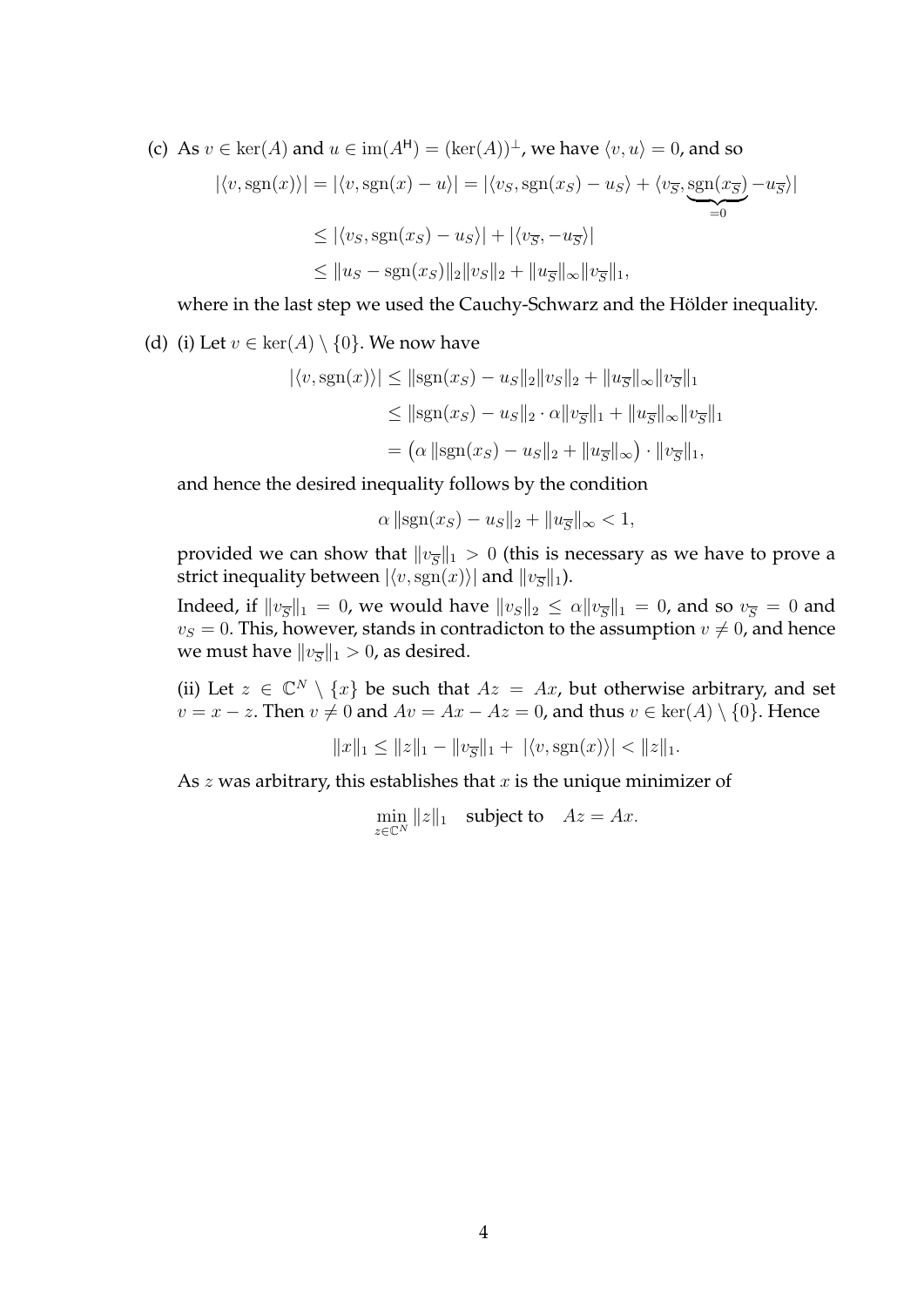### **Problem 3**

(a) The solution to this problem follows the same structure as the first step of the proof of Theorem 12.10 in the lecture notes. We first prove that the empirical Rademacher complexity satisfies the bounded difference property. To this end, we start by noting that the Rademacher complexity is invariant under permutation of its inputs so that it is sufficient to establish that

$$
\left|\mathcal{R}_{n}\left(\mathcal{F}\left(x_{1}^{n}\right)/n\right)-\mathcal{R}_{n}\left(\mathcal{F}\left(y_{1}^{n}\right)/n\right)\right|\leq L,\tag{1}
$$

where L is some positive constant and where we defined  $x_1^n \coloneqq \{x_1, \ldots, x_n\}$  with  $x_i \in \mathbb{R}^d$ ,  $i = 1, \ldots, n$ , and  $y_1^n := \{y_1, x_2, \ldots, x_n\}$  with  $y_1 \in \mathbb{R}^d$ . Developing the left-hand side of (1), we get

$$
|\mathcal{R}_{n}(\mathcal{F}(x_{1}^{n})/n) - \mathcal{R}_{n}(\mathcal{F}(y_{1}^{n})/n)|
$$
\n
$$
= \left| \frac{1}{n} \mathbb{E}_{\varepsilon} \left[ \sup_{f \in \mathcal{F}} \left| \sum_{i=1}^{n} \varepsilon_{i} f(x_{i}) \right| \right] - \frac{1}{n} \mathbb{E}_{\varepsilon} \left[ \sup_{g \in \mathcal{F}} \left| \varepsilon_{1} g(y_{1}) + \sum_{i=2}^{n} \varepsilon_{i} g(x_{i}) \right| \right] \right|
$$
\n
$$
= \left| \frac{1}{n} \mathbb{E}_{\varepsilon} \left[ \sup_{f \in \mathcal{F}} \left| \sum_{i=1}^{n} \varepsilon_{i} f(x_{i}) \right| - \sup_{g \in \mathcal{F}} \left| \varepsilon_{1} g(y_{1}) + \sum_{i=2}^{n} \varepsilon_{i} g(x_{i}) \right| \right] \right|
$$
\n
$$
\leq \left| \frac{1}{n} \mathbb{E}_{\varepsilon} \left[ \sup_{f \in \mathcal{F}} \left( \left| \sum_{i=1}^{n} \varepsilon_{i} f(x_{i}) \right| - \left| \varepsilon_{1} f(y_{1}) + \sum_{i=2}^{n} \varepsilon_{i} f(x_{i}) \right| \right) \right| \right|
$$
\n
$$
\leq \frac{1}{n} \mathbb{E}_{\varepsilon} \left[ \sup_{f \in \mathcal{F}} \left( \left| \sum_{i=1}^{n} \varepsilon_{i} f(x_{i}) - \varepsilon_{1} f(y_{1}) - \sum_{i=2}^{n} \varepsilon_{i} f(x_{i}) \right| \right) \right]
$$
\n
$$
= \frac{1}{n} \mathbb{E}_{\varepsilon_{1}} \left[ \sup_{f \in \mathcal{F}} \left| \varepsilon_{1} (f(x_{1}) - f(y_{1})) \right| \right]
$$
\n
$$
\leq \frac{2b}{n},
$$

which proves that the empirical Rademacher complexity, seen as a function of fixed data points satisfies the bounded difference property with  $L \coloneqq \frac{2b}{n}$  $\frac{2b}{n}$ . The conditions are now satisfied for the application of the bounded difference inequality. For  $\delta > 0$ , we set  $\epsilon \coloneqq \sqrt{\frac{2b^2 \log(1/\delta)}{n}}$  $\frac{\log(1/\theta)}{n}$  and get P  $\sqrt{ }$  $\mathbb{E}[\mathcal{R}_n(\mathcal{F}(X_1^n)/n)] - \mathcal{R}_n(\mathcal{F}(X_1^n)/n) >$  $\sqrt{2b^2\log(1/\delta)}$ n 1  $\leq e^{-\frac{2n}{4b^2}\frac{2b^2\log(1/\delta)}{n}}$ 

For the complementary event, we therefore have with probability at least  $1 - \delta$ that

$$
\mathcal{R}_{n}(\mathcal{F}) = \mathbb{E}[\mathcal{R}_{n}(\mathcal{F}(X_{1}^{n})/n)] \leq \mathcal{R}_{n}(\mathcal{F}(X_{1}^{n})/n) + \sqrt{\frac{2b^{2}\log(1/\delta)}{n}}.
$$

 $=\delta$ .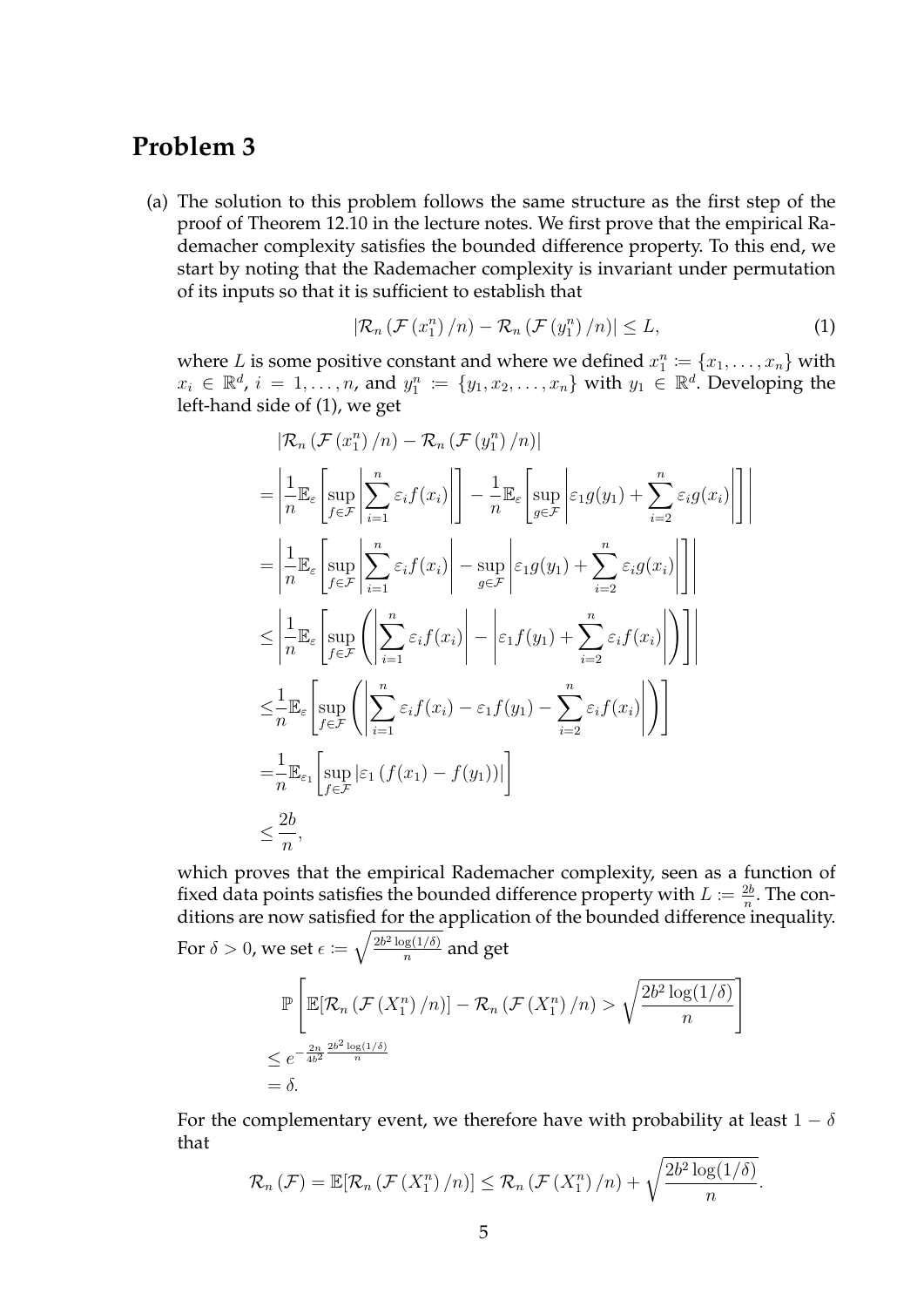(b) We rewrite the function class  $\mathcal{F}_{|\cdot|}$  as

$$
\mathcal{F}_{|\cdot|} = \phi \circ \{ \mathcal{F}_1 - \mathcal{F}_2 \},
$$

where  $\mathcal{F}_1 - \mathcal{F}_2 = \{f_1 - f_2 \mid f_1 \in \mathcal{F}_1, f_2 \in \mathcal{F}_2\}$  and  $\phi: x \mapsto |x|$  is a 1-Lipschitz function from  $\mathbb R$  to  $\mathbb R$  such that  $\phi(0) = 0$ . Applying the Ledoux-Talagrand contraction lemma now yields

$$
\mathcal{R}_{n} \left( \mathcal{F}_{|\cdot|} \left( x_{1}^{n} \right) / n \right) = \mathcal{R}_{n} \left( \phi \circ \{ \mathcal{F}_{1} - \mathcal{F}_{2} \} \left( x_{1}^{n} \right) / n \right)
$$
\n
$$
\leq 2 \mathcal{R}_{n} \left( \{ \mathcal{F}_{1} - \mathcal{F}_{2} \} \left( x_{1}^{n} \right) / n \right)
$$
\n
$$
= \frac{2}{n} \mathbb{E}_{\varepsilon} \left[ \sup_{f_{1}, f_{2} \in \mathcal{F}_{1} \times \mathcal{F}_{2}} \left| \sum_{i=1}^{n} \varepsilon_{i} \left( f_{1}(x_{i}) - f_{2}(x_{i}) \right) \right| \right]
$$
\n
$$
\leq \frac{2}{n} \mathbb{E}_{\varepsilon} \left[ \sup_{f_{1} \in \mathcal{F}_{1}} \left| \sum_{i=1}^{n} \varepsilon_{i} f_{1}(x_{i}) \right| \right] + \frac{2}{n} \mathbb{E}_{\varepsilon} \left[ \sup_{f_{2} \in \mathcal{F}_{2}} \left| \sum_{i=1}^{n} \varepsilon_{i} f_{2}(x_{i}) \right| \right]
$$
\n
$$
= 2 \mathcal{R}_{n} \left( \mathcal{F}_{1} \left( x_{1}^{n} \right) / n \right) + 2 \mathcal{R}_{n} \left( \mathcal{F}_{2} \left( x_{1}^{n} \right) / n \right).
$$

(c) We first prove that the maximum of two real numbers  $a$  and  $b$  can be expressed as

$$
\max\{a, b\} = \frac{|a - b| + a + b}{2}.
$$
 (2)

If  $a \geq b$ , then

$$
\max\{a, b\} = a = \frac{a - b + a + b}{2} = \frac{|a - b| + a + b}{2},
$$

and if  $b \ge a$ , then

$$
\max\{a, b\} = b = \frac{b - a + a + b}{2} = \frac{|a - b| + a + b}{2},
$$

which establishes the hint. Inserting (2) into the definition of the empirical Rademacher complexity of  $\mathcal{F}_{\text{max}}$ , we obtain

$$
\mathcal{R}_{n}(\mathcal{F}_{\max}(x_{1}^{n})/n) = \frac{1}{n} \mathbb{E}_{\varepsilon} \Bigg[ \sup_{f_{1}, f_{2} \in \mathcal{F}_{1} \times \mathcal{F}_{2}} \Bigg| \sum_{i=1}^{n} \varepsilon_{i} \max\{f_{1}(x_{i}), f_{2}(x_{i})\} \Bigg| \Bigg]
$$
  
\n
$$
= \frac{1}{n} \mathbb{E}_{\varepsilon} \Bigg[ \sup_{f_{1}, f_{2} \in \mathcal{F}_{1} \times \mathcal{F}_{2}} \Bigg| \sum_{i=1}^{n} \varepsilon_{i} \frac{|f_{1}(x_{i}) - f_{2}(x_{i})| + f_{1}(x_{i}) + f_{2}(x_{i})|}{2} \Bigg| \Bigg]
$$
  
\n
$$
\leq \frac{\mathcal{R}_{n}(\mathcal{F}_{|\cdot|}(x_{1}^{n})/n) + \mathcal{R}_{n}(\mathcal{F}_{1}(x_{1}^{n})/n) + \mathcal{R}_{n}(\mathcal{F}_{2}(x_{1}^{n})/n)}{2}
$$
  
\n
$$
\leq \frac{3}{2} (\mathcal{R}_{n}(\mathcal{F}_{1}(x_{1}^{n})/n) + \mathcal{R}_{n}(\mathcal{F}_{2}(x_{1}^{n})/n)),
$$

where the last inequality follows from the bound established in subproblem (b).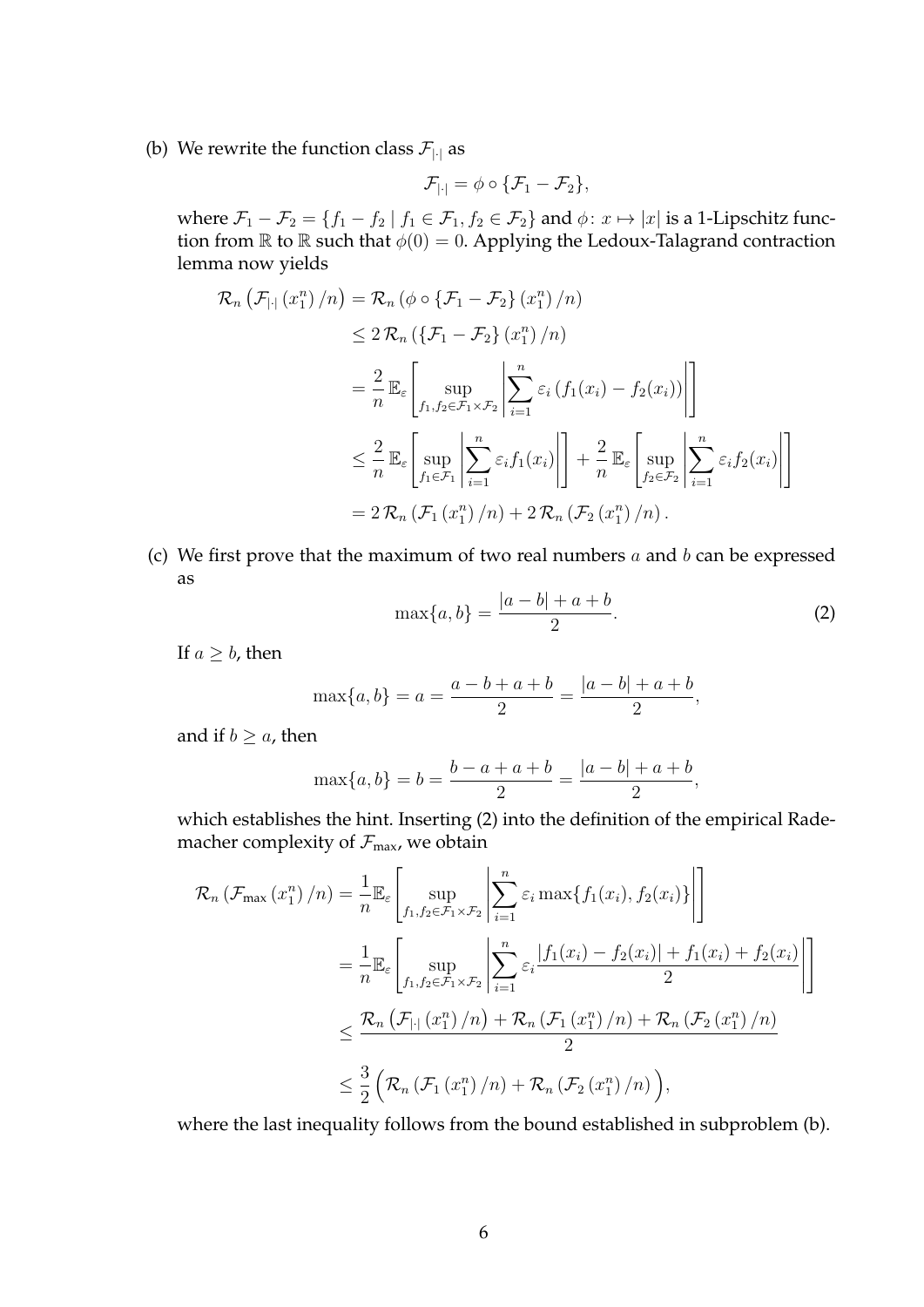### **Problem 4**

(a) By construction M is the size of a maximal  $\delta$ -packing of  $\mathcal{F}_{\mathcal{S}}$  in the  $L_1(\mathbb{Q})$ -norm, i.e.,

$$
M\coloneqq M(\delta; \mathcal{F}_{\mathcal{S}}, L_1(\mathbb{Q})).
$$

We know from the lecture that, for any metric space  $(\mathbb{T}, \rho)$ , the following relation between the  $\delta$ -packing number and the  $\delta$ -covering number holds

$$
N(\delta; \mathbb{T}, \rho) \le M(\delta; \mathbb{T}, \rho).
$$

Direct application of this result therefore yields

$$
N(\delta; \mathcal{F}_{\mathcal{S}}, L_1(\mathbb{Q})) \leq M.
$$

(b) Using that  $\{\mathbb{1}_{S_1}, \ldots, \mathbb{1}_{S_M}\}$  is a  $\delta$ -packing, we derive

$$
\mathbb{P}\left[X \notin (S_i \triangle S_j)\right] = 1 - \mathbb{P}\left[X \in (S_i \triangle S_j)\right]
$$

$$
= 1 - \mathbb{E}\left[\mathbb{1}_{S_i \triangle S_j}(X)\right]
$$

$$
= 1 - \mathbb{E}\left[\left|\mathbb{1}_{S_i}(X) - \mathbb{1}_{S_j}(X)\right|\right]
$$

$$
< 1 - \delta.
$$

- (c)  $S_i \cap \{X_1, \ldots, X_n\}$  and  $S_j \cap \{X_1, \ldots, X_n\}$  are distinct if and only if there exists k such that either  $X_k \in S_i$  and  $X_k \notin S_j$  or  $X_k \in S_j$  and  $X_k \notin S_i$ , which is equivalent to  $X_k \in (S_i \triangle S_j)$ .
- (d) From subproblem (b) we know that

$$
\mathbb{P}[X_k \notin (S_i \triangle S_j)] < 1 - \delta, \quad \forall k = 1, \dots, n,
$$

and by the independence assumption on the  $X_k$ , we get

$$
\mathbb{P}[X_k \notin (S_i \triangle S_j), \forall k = 1, \ldots, n] < (1 - \delta)^n.
$$

Taking the union bound over all  $\binom{M}{2}$  pairs of subsets, the probability that there exists at least one pair of subsets  $\{S_i, S_j\}$  such that  $S_i \cap \{X_1, \ldots, X_n\}$  and  $S_j \cap$  $\{X_1, \ldots, X_n\}$  are identical is upper bounded by  $\binom{M}{2}(1-\delta)^n$ . We are interested in the complementary event, which hence has probability lower-bounded by 1 −  $\binom{M}{2}(1-\delta)^n$ .

(e) Set  $n = \frac{3 \log(M)}{\delta} - 1$ . Using the result in subproblem (d), the probability that every set  $S_i$  picks out a different subset of  $\{X_1, \ldots, X_n\}$  is lower-bounded according to

$$
1 - {M \choose 2} (1 - \delta)^n = 1 - \frac{M(M - 1)}{2} (1 - \delta)^n
$$
  
\n
$$
\geq 1 - M^2 e^{-n\delta}
$$
  
\n
$$
= 1 - e^{-n\delta + 2 \log(M)}
$$
  
\n
$$
= 1 - e^{-\log(M) + \delta}
$$
  
\n
$$
> 0,
$$